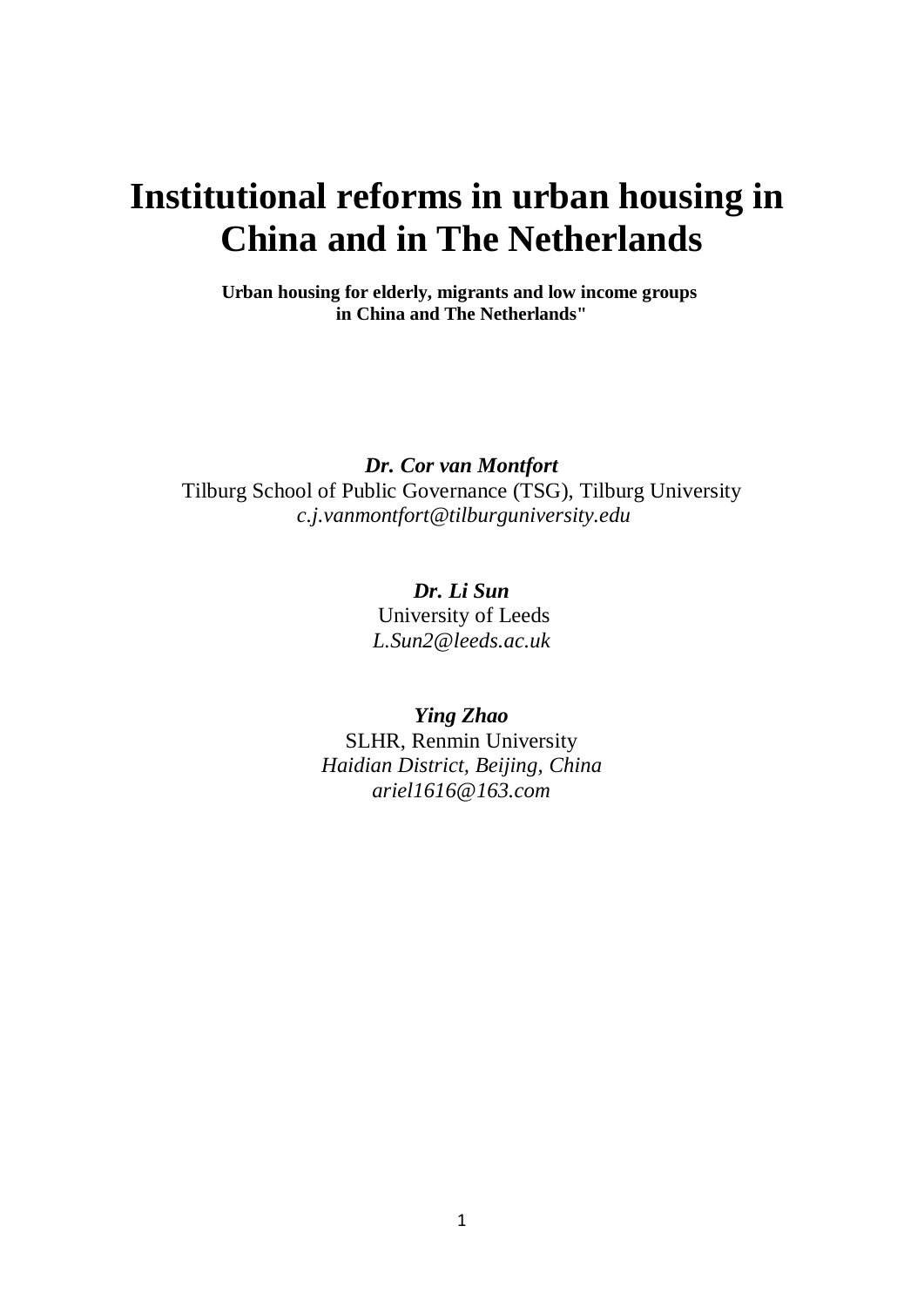## **1 Introduction**

The worldwide massive migration to the cities leads to new social, environmental and infrastructural problems. Creative and innovative solutions need to be found to keep cities livable. Work, leisure, recreation, health care, affordable housing in a safe and green environment are in our view very important aspects of 'livability'. In this paper we focus on the social dimension of livability and in particular on housing issues including housing for migrants, housing for elderly people (often with a need for care), social housing for low income groups. In particular, in rapidly expanding cities the problems of these groups are very challenging for policy makers.

In this paper we focus on city-issues in China and in the Netherlands. Despite huge differences between these countries, there are remarkable parallels that emerge in the issues on housing for immigrants, poor and elderly. In both countries the question 'how to organize and finance affordable housing for these groups in a way that is sustainable for the future, is a very topical issue. In this paper we discuss institutional barriers and institutional reforms in both countries. Some of the developments and reforms that we describe are still in a preliminary stage. But nevertheless we can give an impression of the chances and risks of the institutional choices that are made in both countries.

The following questions have been leading in writing this paper: firstly, what kind of challenges (problems) do both countries meet regarding to affordable housing for elderly, migrants and low income inhabitants and why do they arise? Secondly, what are the institutional obstacles to meet these challenges? In other words: are the financial and regulatory systems in both countries able to meet these challenges in a satisfying way? Thirdly, what kind of institutional reforms are carried out or what kind of bottom-up initiatives are arising from civil society'? What is the role of government, civil society and private enterprises in the transformation process?

The data in this paper are partly based on data from different empirical researches in China and the Netherlands executed by two of the authors<sup>1</sup>. These data are complemented with

-

 $<sup>1</sup>$  See for example:</sup>

<sup>-</sup> Cor van Montfort: WRR, Op maat voor later (2014); WRR, Wonen, zorg en pensioenen (2012); Tilburg University, Van meedeinen naar koers zetten (2014).

 <sup>-</sup> Sun (2015), Sun and Liu (2014, 2016).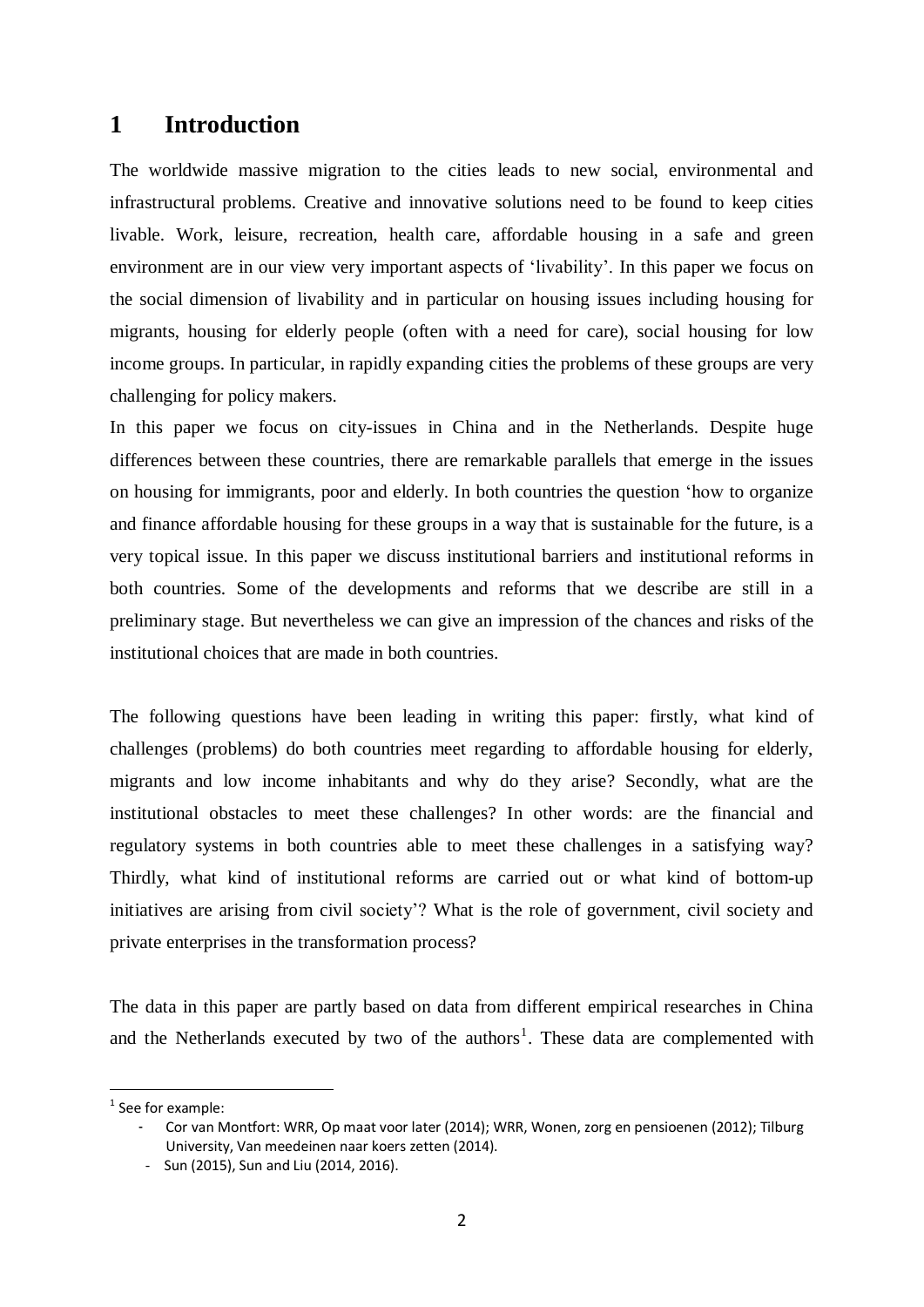statistics from official databanks (like the 'CBS-statistics Netherlands', [https://www.cbs.nl/en-gb\)](https://www.cbs.nl/en-gb) and with the analysis of recent policy documents.

# **2 The growth of the cities in China and The Netherlands**

## **2.1. China**

By the end of 2016, the total population of China reached 1.38 billion, of which approximately 792.98 million (57.35 percent of the whole) lived in cities and towns compared to 57.65 million (only 10.64 percent) at the founding of People's Republic of China in the year 1949 (NBS, 2017). China has been undergoing rapid urbanization, since the adoption of reform and open-up policy in 1978. Every year over 10 million rural residents migrated to cities where they try to find work and welfare (NBS, 2016a). In 2011, it is the first time that urban population exceeded the rural population in China, and according to Several opinions of the State Council on further promoting the construction of new-type urbanization 2016 that the rate of urbanization should be at least 60 percent by 2020. Such a large increase of urban population brings an enormous demand for urban affordable housing. Moreover, due to more job opportunities, big cities like Beijing, Shanghai, Guangzhou and Shenzhen become the main centralization areas for migrant people. The NHFPC data (2013) show that there more than 87 percent of migrant population is floating to six main economic developed provinces, and in some cities, the number of migrant inhabitants equals or even higher than the number of native inhabitants. For example, in 2014, there lived 9.95 million migrant people in Shanghai, which accounted for 41 percent of total regular resident population.<sup>2</sup> Therefore, whether local authorities should offer the same right of housing welfare to migrant people became a dilemma. On one hand, it is a fundamental need for migrant people, which may result in a serious social issue if this need is not satisfied sufficiently. But on the other hand, a huge demand for affordable housing will bring a heavy financial burden to local authorities and also affect the interests of native people. Last but not least, after years of urbanization, the characteristics of migrant people have changed. According to the report on China's migrant population development (NHFPC, 2016), comparing to the early stage when migrant people normally were single, low education and staying in cities temporarily, nowadays nearly 60 percent of the people migrates to cities with their family, the size of which reached 2.61. The

<sup>&</sup>lt;sup>2</sup> [http://finance.ifeng.com/a/20150411/13624961\\_0.shtml](http://finance.ifeng.com/a/20150411/13624961_0.shtml) in Chinese.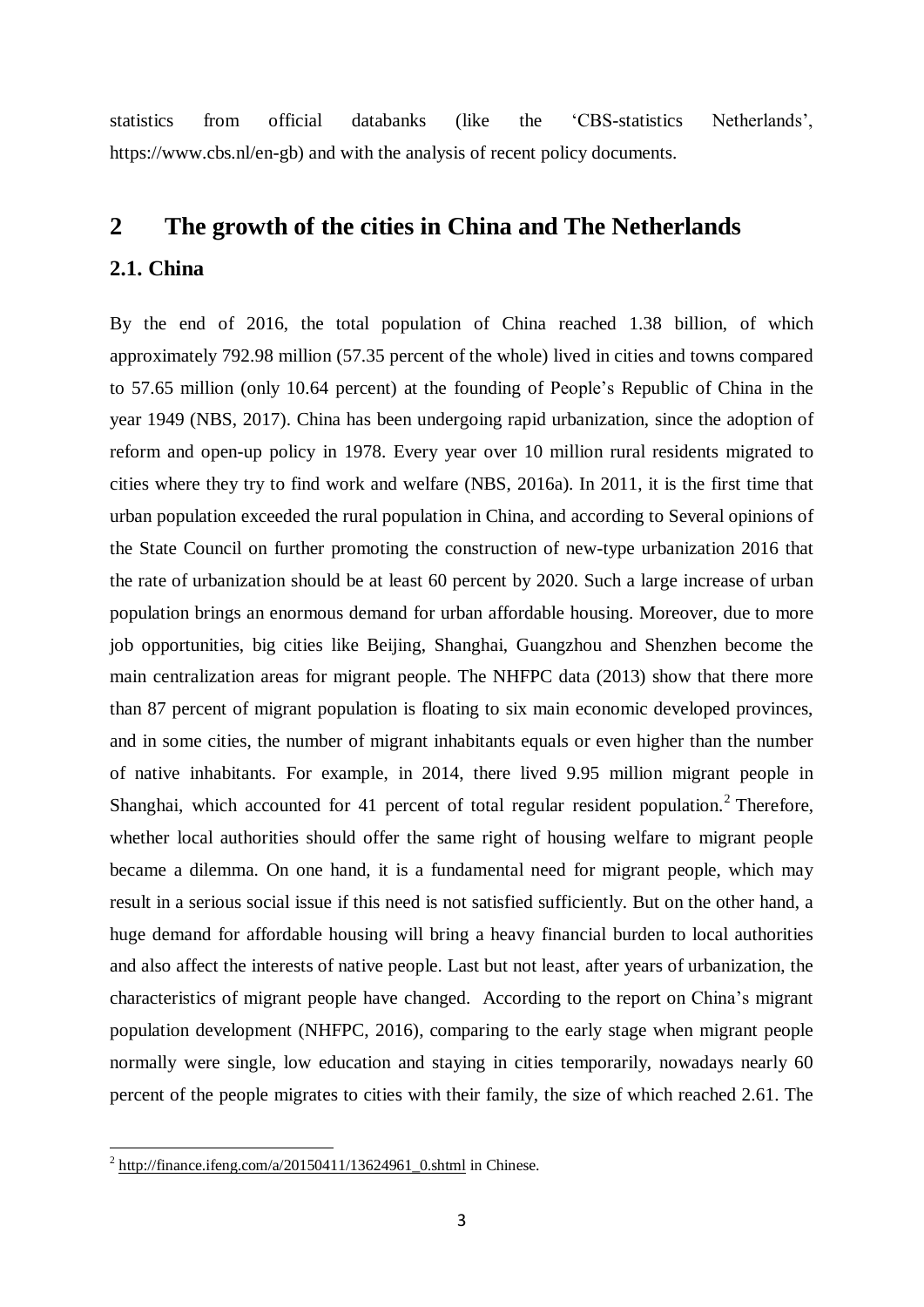average year of living in the same city is nowadays over 4 years, which leading to an increasing demand for growing desire for long-term residence. These characteristics of the new generation of migrants will lead to new needs for a more livable and stable housing, such as children's education, medical service and so on.

### **2.2. The Netherlands**

In 2016, the size of the population of the Netherlands passed the number of 17 million (CBS, Dutch Central Bureau of Statistics, website<sup>3</sup>). In 2001 this number was 16 million. The growth of the number of inhabitants took primarily place in cities and regions that were already densely populated. Three out of four biggest cities in The Netherlands (Amsterdam, The Hague and Utrecht) belonged to the areas with the fastest growing number of inhabitants. Amsterdam grew in that period with more than 100.000 inhabitants (in December 2015: 821.702, region Amsterdam: 2.3 million<sup>4</sup>). This was in the context of the scale of the Netherlands' a remarkable growth. The population of Rotterdam, the second city of the Netherlands (in 2016:  $629.902^5$ , Rijnmond region: 1.2 million<sup>6</sup>), also increased, but a bit slower. In recent years the policy of the Dutch government was aimed at concentrating the building of new houses in available areas near to existing city centers. These new districts (The so called VINEX-districts) primarily emerged within the borders of existing cities or in smaller towns nearby the existing city-centers (like Rijnmond, the region in which Rotterdam is located). In this kind of districts the number of inhabitants did grow the most.

In these densely populated areas livability has become a major topic. Social diversity increased and differences in standards and ways of living created on the one hand a vibrant atmosphere. But on the other hand, especially in areas where low educated people, long -term unemployment, poverty and differences in cultural and ethnical backgrounds come together livability comes under pressure. At the moment the intergenerational reproduction of social exclusion (mainly as a result of poverty and low education) and the social tensions resulting from ethnical and religious differences are among the most alarming developments that tend to contribute to an increasing segregation within the city population (see SCP, 2015).

-

 $3 \frac{\text{https://www.cbs.nl/nl-nl/nieuws/2016/12/ncderland-telt-17-miljoen-inwoners.}$  To give an impression of the diiference in scale between The Netherlands and China: The municipality of Shanghai had in 2015 a population of 24 million (source: Wikipedia).

<sup>&</sup>lt;sup>4</sup> <http://www.iamsterdam.com/nl/uit-in-amsterdam/ontdek-amsterdam/feiten-en-cijfers>

<sup>&</sup>lt;sup>5</sup> <https://rotterdam.buurtmonitor.nl/news/Bevolkingsgroei-Rotterdam-houdt-aan/46>

<sup>&</sup>lt;sup>6</sup> <http://www.msronline.nl/indicatoren/8000/8016>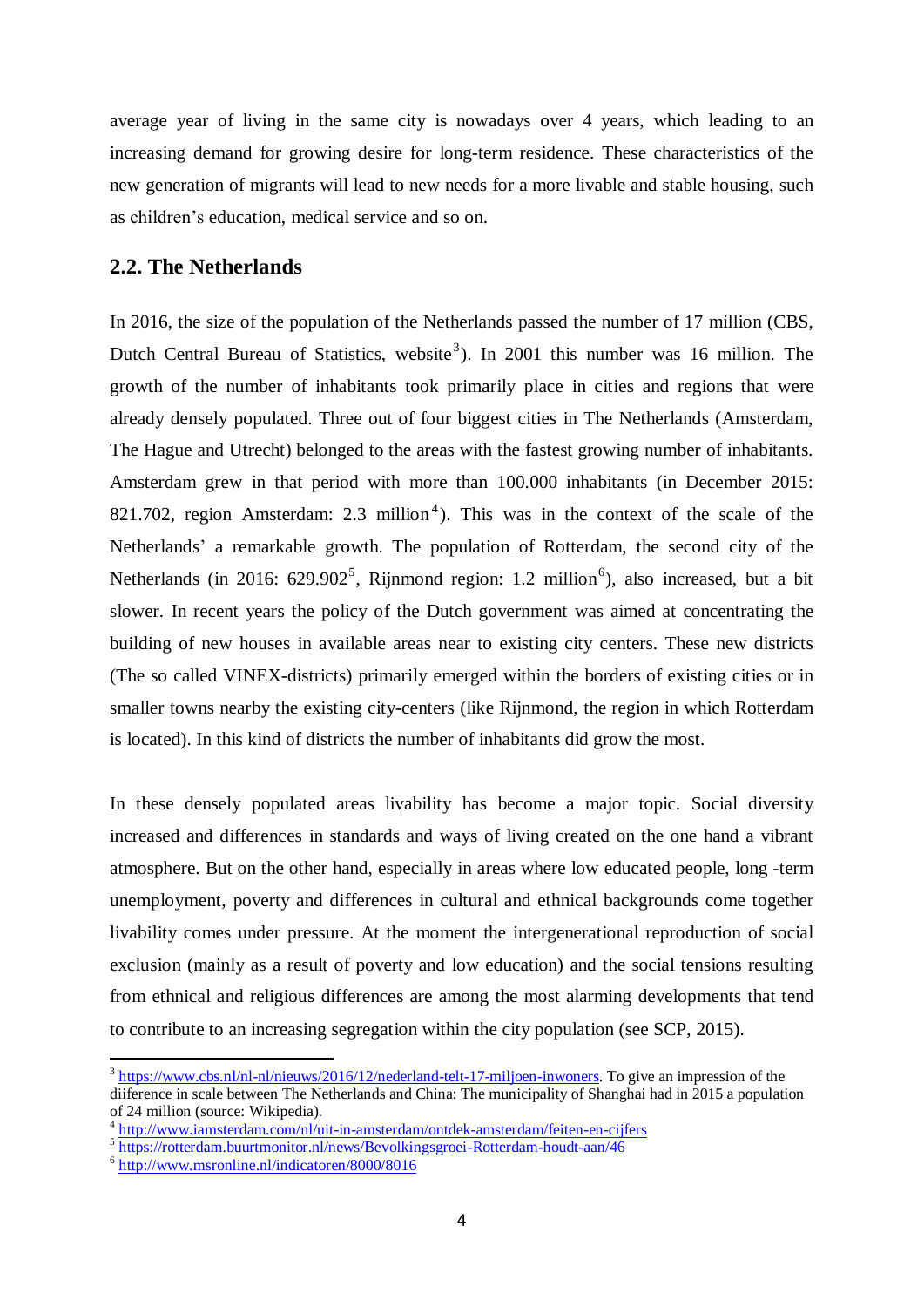## **3 Developments on housing for immigrants, elderly and poor**

### **3.1. China**

#### 3.1.1. Housing for migrant workers

The number of migrant workers has reached 277 million in 2015 (NBS, 2016b), and they generally chose to migrate to fast developing cities such as Beijing, Shanghai, Guangzhou, and Shenzhen. The issue of how to accommodate migrant workers in Chinese cities has drawn attention not only from politicians, scholars, and journalists, but also from the general public. While on the one hand, social housing is not available to migrant workers because of China's unique hukou system, or household registration, they do not share equally in its benefits in the way that "ordinary" urban workers do (Sun and Liu, 2014, 2016). Migrant workers' hukou status remains that of agricultural hukou, even while they work and live in cities for years. Registered under the agricultural hukou, migrant workers are excluded from urban social welfare systems such as social housing. On the other hand, as a low-income group, migrant workers cannot afford to purchase formal housing in cities.

One of the most recent developments in this field is that the local authorities in cities have the right to allow non-registered residents and employees such as migrant workers who just start to work to apply for public rental housing (MOHURD, 2012). And as one of the largest migrant population province, Shanghai became a pioneer in this policy. In 2010, Shanghai municipal government issued 'The Implementation Opinions on This Municipality's Developing Low-rent Public Housing', in which is the first time to allow migrant workers to apply for public housing and further expands the coverage of the housing support policy. However, the conditions of application are still very strict. To qualify for it, migrant workers must hold a Shanghai residency card at least two years and have paid taxes uninterruptedly more than one year. It is still difficult for most migrant workers with unstable jobs to benefit from the policy. According to Stats-SH's survey, at the end of 2012, only 4.5 percent of migrant workers in Shanghai live in Low-rent Public Housing (Stats-SH, 2013). However it is worth noting that Shanghai already integrated several housing support policies and supplied 6000 new public apartments especially for non-registered residents (SJW-SH, 2017).

To conclude, after more than 30 years of reform and opening-up, significant progress has been made in economic and social development. Meanwhile, it is important to note that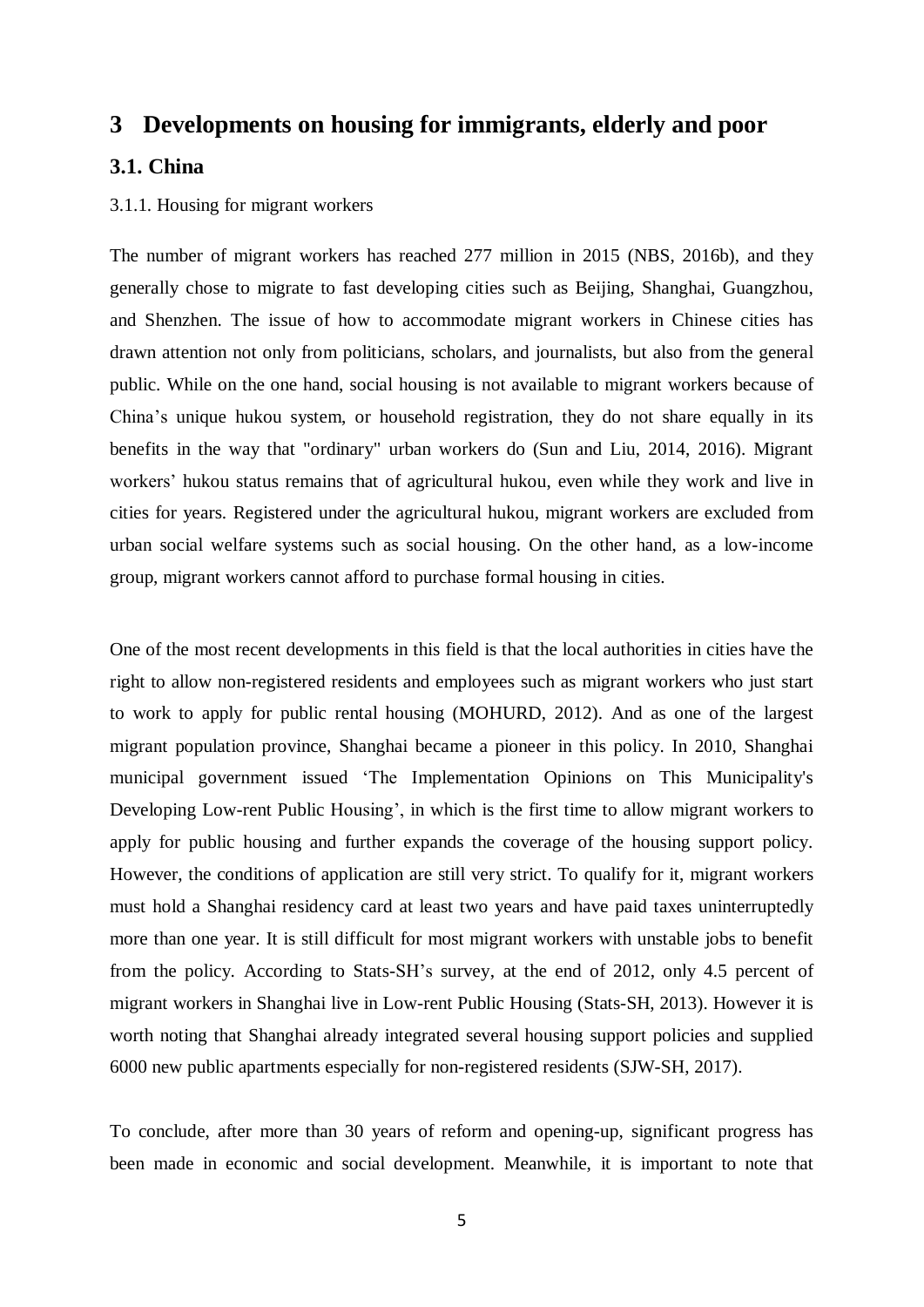migrant workers have made tremendous contribution for it. However, due to unique hukou system, which was introduced under the planned economy system, as a serious institutional barrier, most of the migrant workers still can't obtain equal access to social welfare, particular in the housing system. Fortunately, given the needs of economic development, attracting talents and promoting social equity, nowadays some efforts in public housing have been made autonomously by local authorities. Those efforts are bottom-up, and lack the support of the national policy. They can be easily stopped because of the financial situation of the city and they can also cause new regional inequalities that sometimes are experienced as unfair by people.

**Figure 1:** China – housing for migrant workers



The developments in housing for migrants in China in terms of shifting relationships between public and private are summarized in figure 1.

#### 3.1.2. Housing for the elderly

The number of people aged 60 and over had reached 10 percent of the total Chinese population in 2000, making China an ageing society according to the international standard. However, the population in some Chinese cities such as Beijing and Shanghai has aged more rapidly than those in other regions of the country. By 1990, people aged 60 years or over already made up 10 percent of the population in Beijing, transforming the capital city to an "ageing" city 10 years ahead of the nation as a whole. Shanghai has the largest ratio of elderly of all Chinese cities, reaching an estimated 30 percent of the population by the end of 2015. With the increasing number of elderly in cities, this issue has drawn significant attention from the public. There has been an ongoing debate over who will care for the elderly, the individual family or the state? (Liu and Sun, 2014).

Bearing and rearing a son for one's old age (*yangerfanglao*) is a socially accepted practice in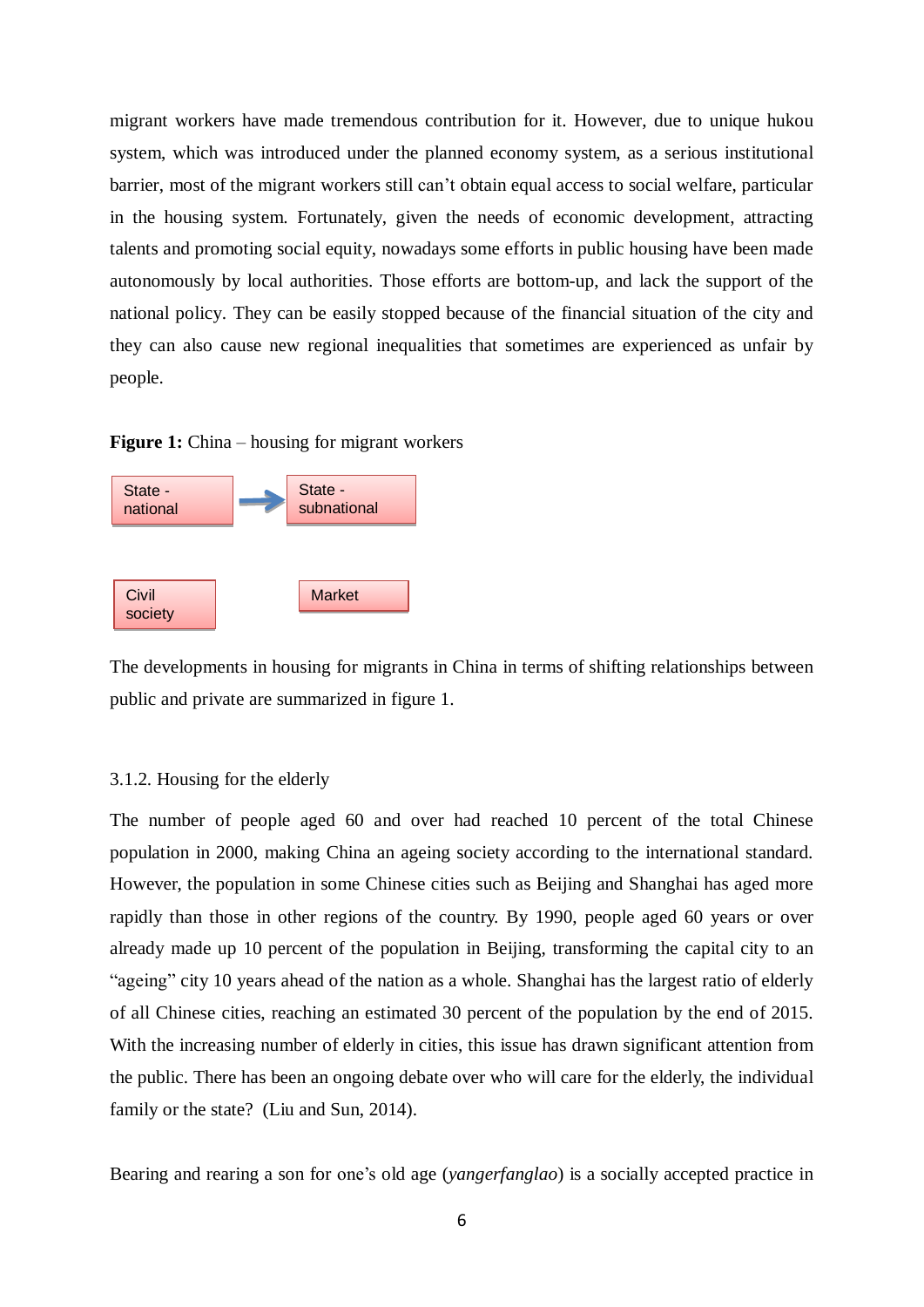China, rooted in the Confucian culture. Traditionally, the elderly live with their son and daughter-in-law, who are primarily responsible for providing care for their ageing parents. However, due to drastic changes in family structures, family based elderly care can no longer keep up in the 'ageing cities' as many unprecedented family types emerge, for example, 'solitary old people' (*dujulaoren*) live alone in 'empty-nest' homes (*kongcaojiating*), as their adult children have left migrated to other cities. Additionally, the One-Child-Policy, introduced in 1979, has led to a '4-2-1 family' model: one adult child needs to take care of two parents and four grandparents. As a consequence, if the sole child should die, six elderly are left without a carer

Nationwide, there were 6.73 million bed in various public old age care institutes by the end of 2016,which means 30.3 beds for every thousand old people. This is enough for only 2 % of the old age population in China, well below the level in OECD countries (5–7 %). According to the Ministry of Civil Affairs (MOC), more than 2.1 million of the elderly population had been cared in these old age care institutes by 2009. Additionally, the MOC found that besides the limited capacity of these old age care institutes in terms of total number of beds, they had limited resources at their disposal and generally lacked facilities.

On July 1st 2013, the Chinese government has introduced 'Regulations for the setting up of old age care institutes' and 'Measures for the Administration of Elderly Care Institutions'. The regulations were intended to standard the process and conditions of application, which stated that any organization which wants to be an elderly care institution must have its own name, location, and over ten beds with professional staff, and encourage private partners to set up elderly care institutions. The latter further stipulated service content, internal governance and legal liability of elderly care institutions, and also included some supportive policies. Since those are recent practices, there is little research and related data on this. Based on the few existing cases, it would seem that the common practice is for the state to offer preferential policies to private partners involved with projects concerning old age care institutes, such as cheap land acquisitions or tax reductions (Jia, 2013). In particular, the government can renovate abandoned buildings such as old schools and factories into suitable location of old age care institutes. The government also encourages the enterprises to conduct cooperation in various forms: 'State-invest and Civilian-run', 'Civilian-run and State-subsidized', 'Purchase of services by the state' and 'interest subsidies'. Recently, the central government issued the Planning for the development of old age care and pension system during  $13<sup>th</sup>$  five-year plan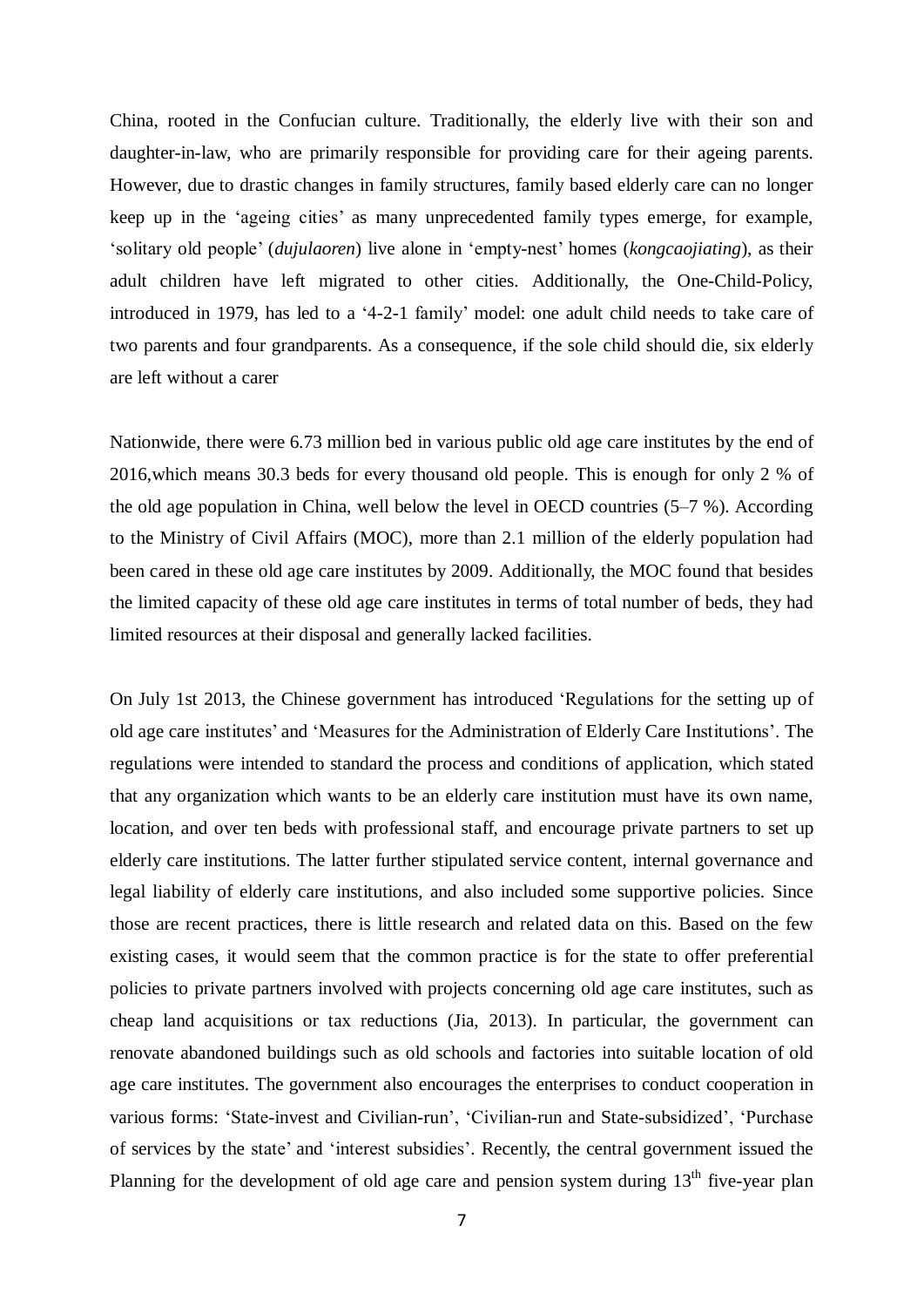period, placed more emphasis on the cooperation between government and private enterprise for setting up and operating elderly care institutions, which stipulate explicitly the share of beds in elderly care institutions operated by government should not exceed 50 percent and the beds with nursing should account for more than 30 percent.

In figure 2, we have visualized and summarized these developments in housing for the elderly in China.



**Figure 2:** China – housing for the elderly

#### 3.1.3. Social Housing

Housing policy in urban China has gone through three phases:

1. Welfare-oriented phrase (before 1998), housing was provided for the wellbeing of urban residents who could live in low-rent public housing which was distributed by the work unit (*danwei*);

2. Privatization phase (1998 – 2010): the public housing system was discontinued, and urban residents had to purchase a house in the open market.

3. Social housing pledge phase, in 2010 social housing for the urban poor had been reintroduced, in order to address the high and rising prices of the private housing in urban China. In 2011, Premier Wen Jiabao pledged that over the next 4 years 36 million affordablehousing units would be constructed for urban Chinese with low incomes. Of these housing units, social housing flats make up the bulk of construction projects (Zang, 2012).

Due to the state's limited financial capacity, private investment in these housing programs is encouraged. For example, in 2012 the government invested 412.9 billion yuan (US\$67.4 billion) in affordable housing programs, while another 466.8 billion yuan (US\$76.2 billion) is invested by other financial sources such as private investment. In order to ensure the sufficiency of funding for affordable-housing construction, in recent years this public private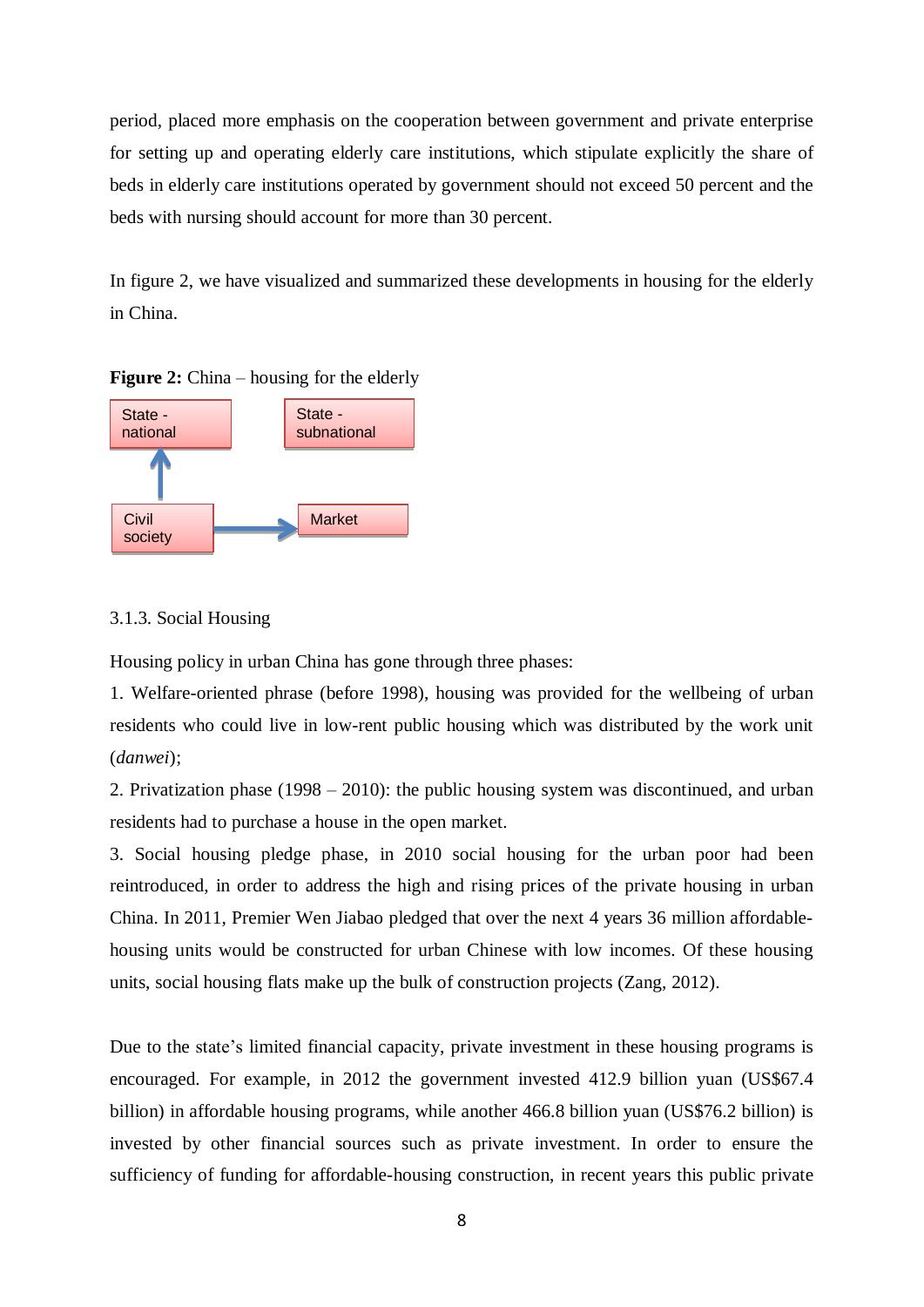mix has become an optimal model.

PPPs in social housing projects generally consist of several private partners' operating under the supervision of the Chinese government. Besides these private companies and the government, other key players in social housing development are banks and the low-income residents. Firstly, tax reduction is one of the main governmental tools which with to promote private companies' engagement in social housing. For example, land use tax is frequently waived during the construction period, while similarly the business tax is waived during the operation stage. Secondly, banks provide credit to the private partners who pay for the construction. Thirdly, the private partners rent the housing to low income groups and receive rent from the residents, at 80 percent of the market-renting price. Fourthly, the government subsides low-income groups living in the social rental housings by means of direct cash transfers, which varies depending on the level of residents' income (Zheng et al., 2012).

As the social housing is only just emerging in China, and subsequently private sector involvement in these projects is also novel, there are a number of concerns regarding public values and private values of different actors: Firstly, private partners might be put off by the fact that social housing presents a long term return project with a huge initial investment in the construction period; Secondly, the fact that operating rights can only be transferred to the government after around 20 years presents a risk to the private partners, as the project may not be implemented as planned due to changes in government administrations during the various terms of office during this time; Thirdly, a percentage of social housing residents can be expected to be in arrears on their rent. According to a survey by the National Audit Office between 2007 and 2009 the total amount of arrears in rent added up to 2.38 million yuan (US\$390,000) across 12 cities including Tianjin, Shenyang, and Chongqing.

According to a recently (2015) published policy document 'the Notice on Adopting the PPP Mode to Promote the Investment, Construction and Operation Management of Public Rental Housing', public rental housing should be constructed by private enterprises, rent by residents, planning and subsidized by the government, and operated by social organizations.' A relevant development here is the so called 'Tie-in Construction policy': on newly-granted land for construction projects of developing and building commodity residential houses, it is imperative to arrange a Public Rental Housing construction in a certain proportion of the total area of the residential housing Construction. The proportion varied from 5% to 18% in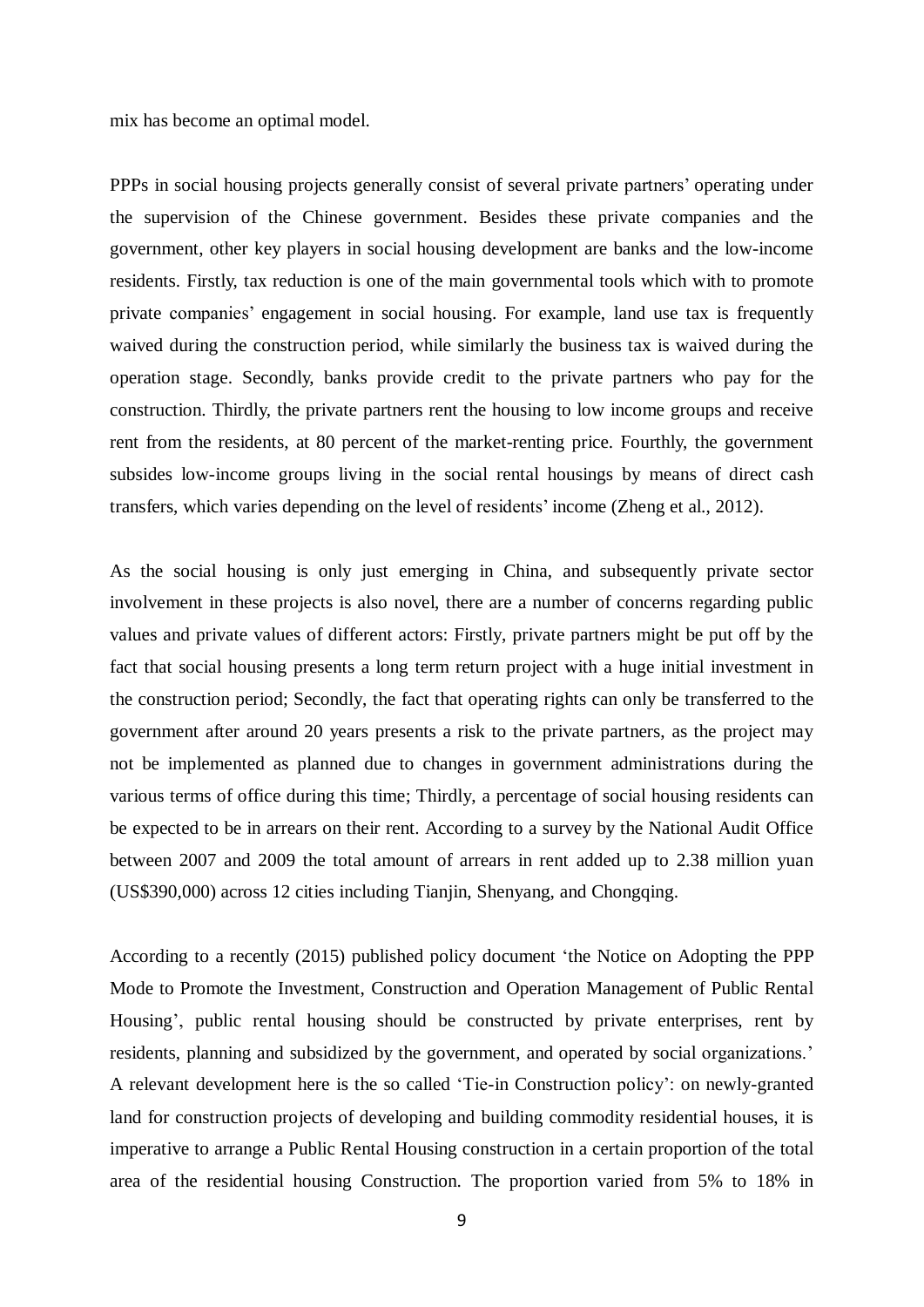different cities. Due to the tie-in construction policy, enterprises have to build public rental housing together with commodity housing. But they also can choose to pay to local authorities for the Public Rental Housing Construction.

Figure 3 summarizes the developments in the field of social housing in China in terms of shifting responsibilities between central and decentral levels of government and between state and market.

**Figure 3:** China – social housing



## **3.2. The Netherlands**

## 3.2.1. Housing for Immigrants

A long tradition of providing shelter for immigrants, refugees, people from former colonies, and labor migrants has turned The Netherlands into the multicultural society it is today (see table 1). Especially the big cities are a melting pot of different cultures and life styles. This offers both chances as threats for livability.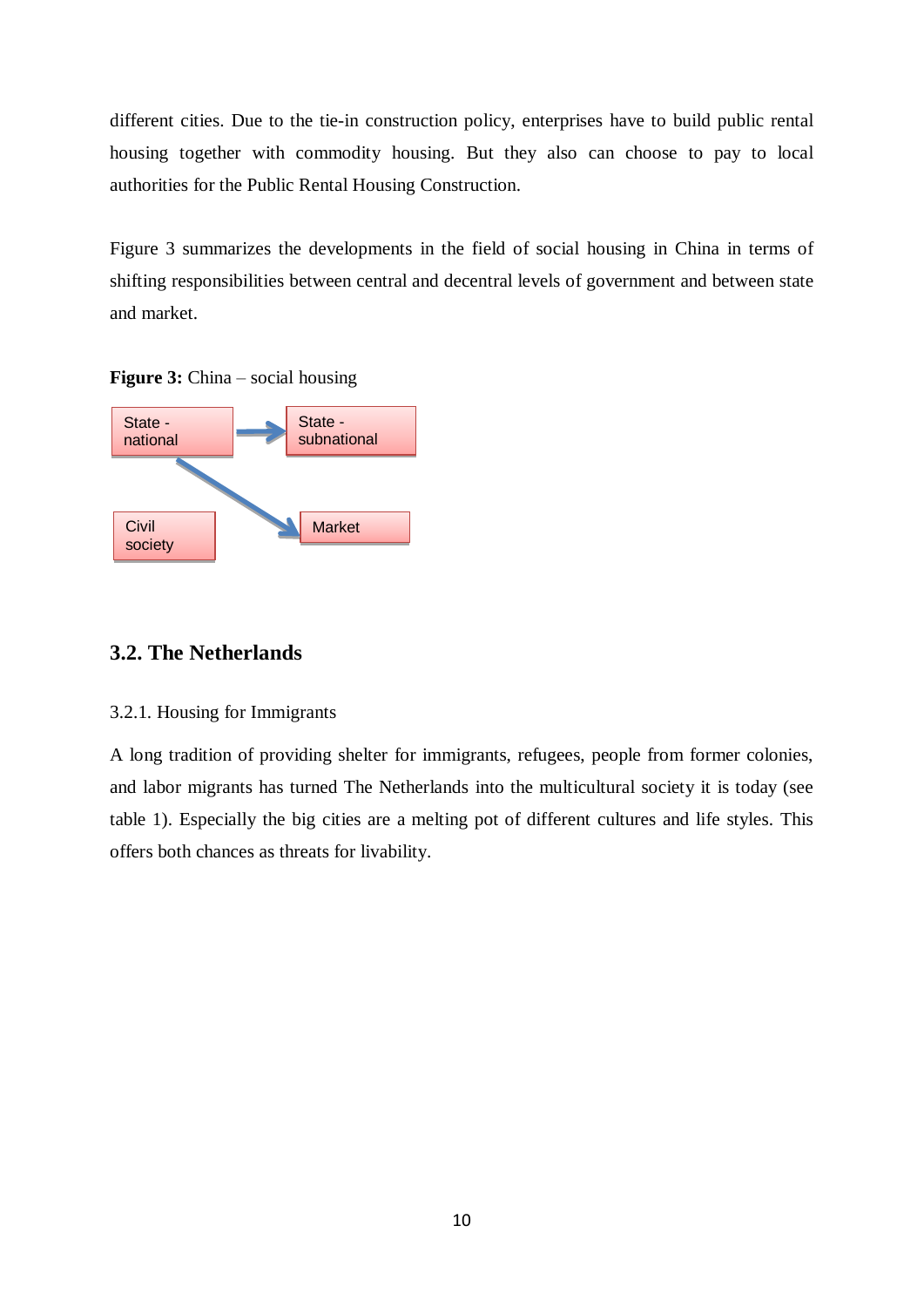|                        | Number of nationalities |  |
|------------------------|-------------------------|--|
| The Netherlands (2015) | 200                     |  |
| Amsterdam (2013)       | 178                     |  |
| Rotterdam (2011)       | 166                     |  |
| The Hague $(2011)$     | 160                     |  |
| <b>U</b> trecht        | No data                 |  |

**Table 1,** Number of nationalities living in The Netherlands and in the four big cities<sup>7</sup>

One of the major topics in the past years in Dutch politics that concerns the livability in the cities is the issue of the refugees and asylum seekers. One of the key questions is how to give them shelter as soon as possible after their arrival and affordable housing after they have been screened and have got a residence permit. Besides a lot of civil society initiatives to help the refugees to find their way in Dutch society, also from time to time tensions arise between worried and anxious native Dutch and the newcomers with different ethnical and religious backgrounds. These tensions however do more often arise in the rural areas where there are conflicts about the number of refugees that should be housed.

As a result of the war in Syria and other countries in the Middle East, the number of refugees who wanted to get asylum in The Netherlands rose. In 2015 43.093 people asked for asylum in The Netherlands (of which 43% from Syria and 15% from Eritrea). Almost 14.000 family members of people who already had a residence permit came to The Netherlands.<sup>8</sup> In the early days the national and local governments were not very well prepared to the rapidly increasing number of people that came to The Netherlands in search for safety, shelter and a better future. At that moment different bottom up (civil society) initiatives started to offer shelter or

<http://www.nu.nl/binnenland/4036992/nederland-telt-tweehonderd-nationaliteiten.html> (based on: CBS, multicultikaart)

 7 Sources:

*The Netherlands:*

*Amsterdam:*

<http://eenlandeensamenleving.nl/persbericht-amsterdam-viert-de-diversiteit-178-nationaliteiten-op-de-dam/> *Rotterdam:*

[http://www.rotterdam.nl/COS/standaardtabellen/demografie/D05%20Bevolking%20Rotterdam%20naar%20land](http://www.rotterdam.nl/COS/standaardtabellen/demografie/D05%20Bevolking%20Rotterdam%20naar%20land%20van%20nationaliteit,%20op%201-1-2000-2011.pdf) [%20van%20nationaliteit,%20op%201-1-2000-2011.pdf](http://www.rotterdam.nl/COS/standaardtabellen/demografie/D05%20Bevolking%20Rotterdam%20naar%20land%20van%20nationaliteit,%20op%201-1-2000-2011.pdf) *The Hague:*

<http://www.denhaag.nl/home/bewoners/to/Portret-van-een-Hagenaar-wonen-in-Den-Haag.htm> <sup>8</sup> <http://www.vluchtelingenwerk.nl/feiten-cijfers/cijfers/bescherming-nederland>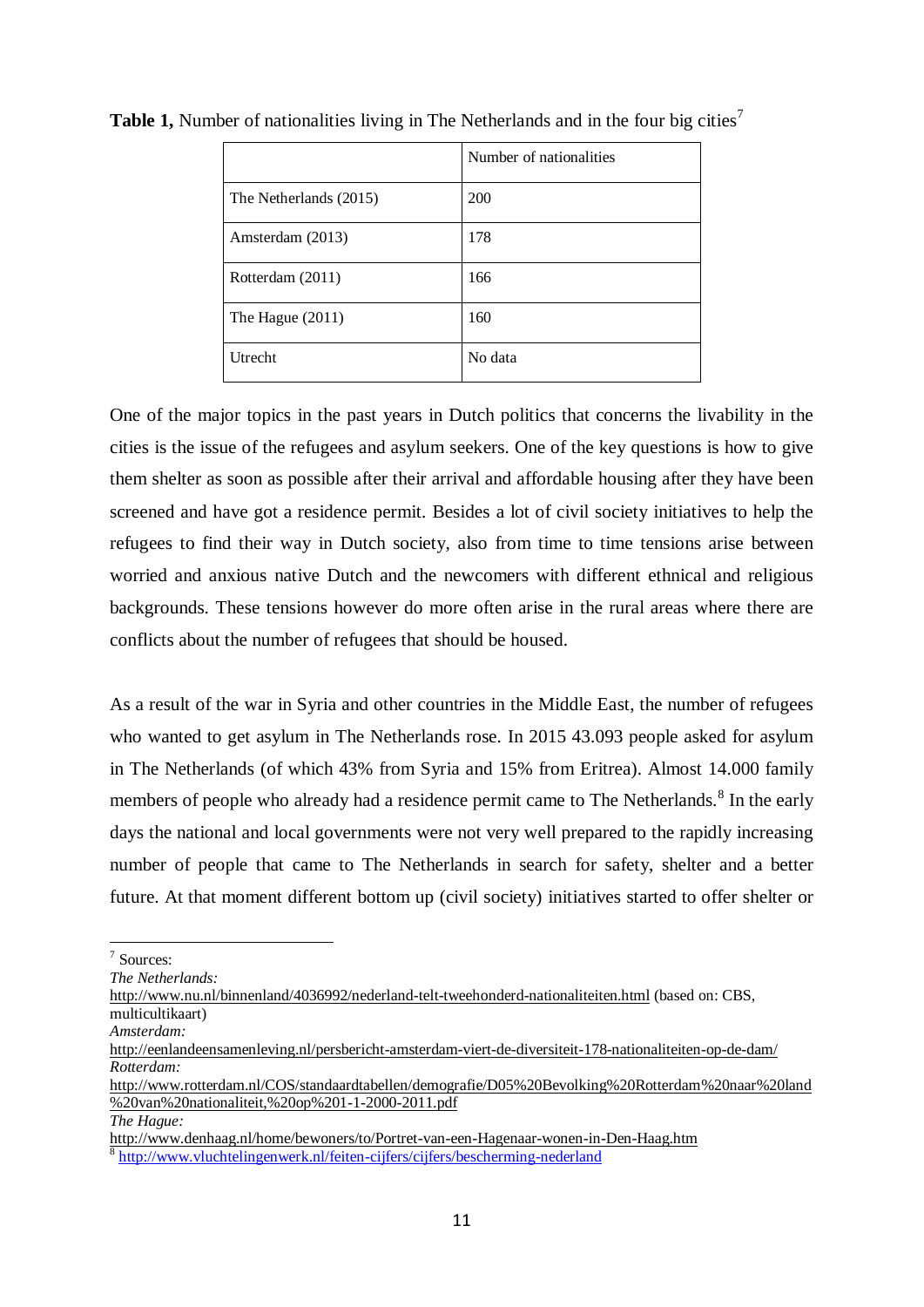provide food for the refugees. The people who hadn't a residence permit at that moment were sometimes helped by the churches who offered them shelter in an empty church, or by local governments who wanted to avoid people hanging around on the streets. This kind of help was strongly discouraged and sometimes even forbidden by the central state.<sup>9</sup>

During 2015 the asylum procedures got better organized and the state and the local authorities took back the initiative. By the end of 2015 the four biggest cities came to an agreement with the national government to take care for 7.781 refugees with a residence permit. In April 2016 the Dutch cities (not only the 'big' four) got 500 million euro from the national government to offer housing, Dutch language courses, health care and assistance in applying for a job to the refugees with a residence permit. The system includes an incentive: only if local authorities offer the refugees a house they can get the money for language courses and the other activities. The local authorities had claimed this extra budget because otherwise they had to cut on the regular social services for their inhabitants and this would have led to growing local social resistance against their refugee policy.

To conclude, this very short overview of the developments in 'housing for refugees' makes clear that national governments and local governments are tied together in tackling the refugee issue. None can do anything without agreement and help of the other. This is a classical example of what the German sociologist Frtiz Scharpf in the seventies of the last century called 'Politikverflechtung' ('the interweaving of politics'). The local governments are an autonomous layer of government and the central government is dependent on their willingness to receive refugees. On the other hand, local governments are dependent from the national government in a financial way. As said, local authorities are an autonomous administrative layer. Therefore the national government tries to create smart incentives structures. Both local and national governments are at their turn dependent on public opinion and the willingness of the people to accept the 'strangers', otherwise they will have a legitimacy problem in the long run. The local people only accept the help for refugees (like housing or social benefits) if it doesn't lead to cutback of the regular social services for the 'native' Dutch. This was the main reason to give the local government the above mentioned additional  $\epsilon$  500 million. This case shows the interrelationship between different institutional

-

 $9$  See for example the major of the city of Weert who helped a Syrian family to hide for the central government that wants to send back the family back to their country of origin (Nu.nl, may 13<sup>th</sup>, 2016).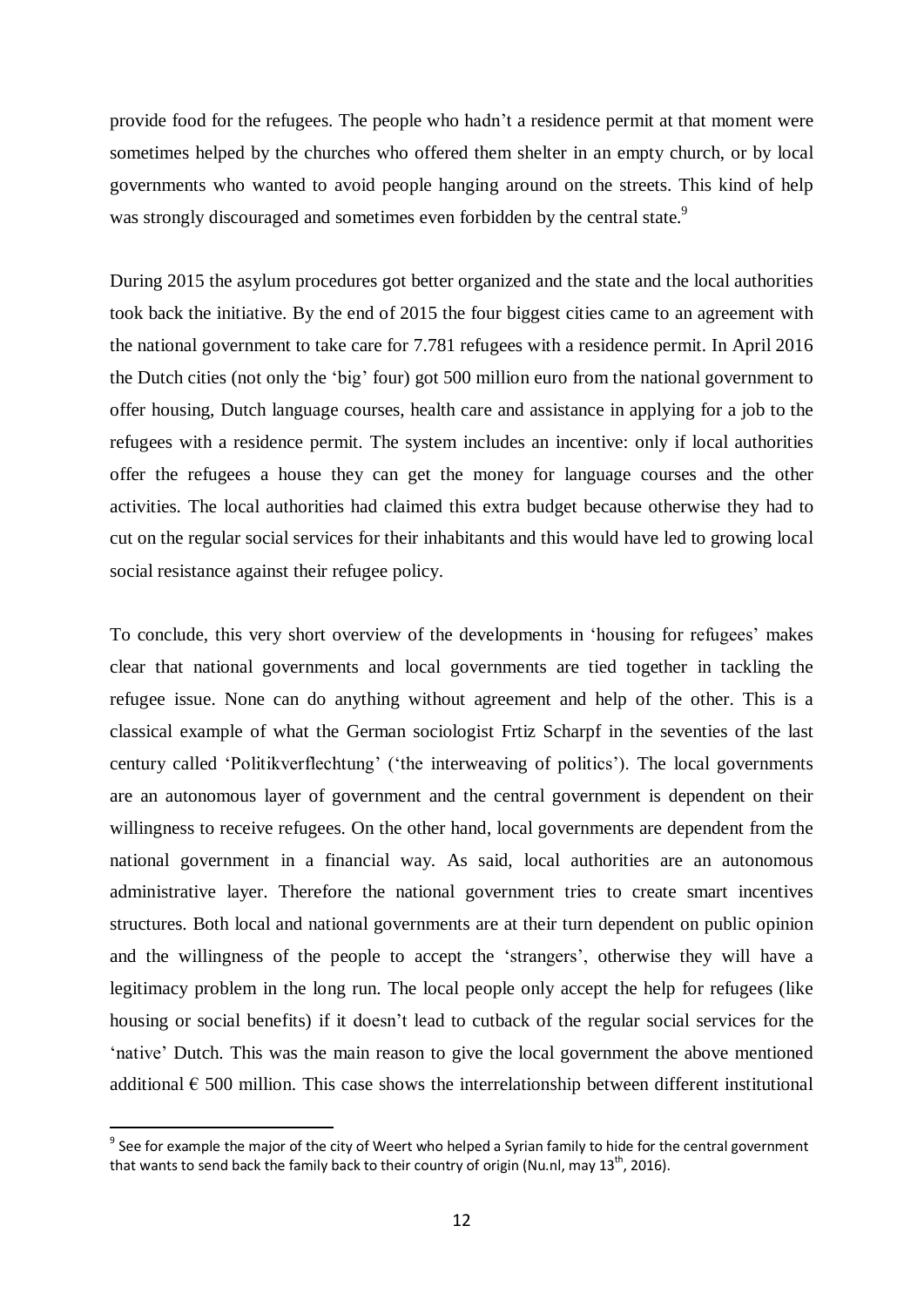and societal barriers: the interdependency of layers of administration, conflicts between law, values and emotions ('rule of law', 'humanity', 'fear and worry') and in the background imminent legitimacy problems. The financial incentive from central government is an important measure to make these tensions on a local level 'livable'.

In figure 4 we have visualized the shift in responsibilities from national state level to subnational – local - level.

**Figure 4:** The Netherlands – housing for immigrants



## 3.2.2. Housing for the elderly

The ageing of the population (see table 2) is, as in China, a topic in The Netherlands. In 2012 there were four working people for every pensioner, in 2040 there will be only two working people for every pensioner.<sup>10</sup> The percentage of elderly (people older than 65 year) will grow from 16% in 2012 to 25% in 2030. This percentage is a bit lower for the big cities because they often are attractive places for young people to study or start their career. Elderly often live in the more quiet towns near these cities. The process of an ageing population rises questions about how to organize care and housing for elderly.

<sup>10</sup> <http://www.nationaalkompas.nl/bevolking/vergrijzing/huidig/>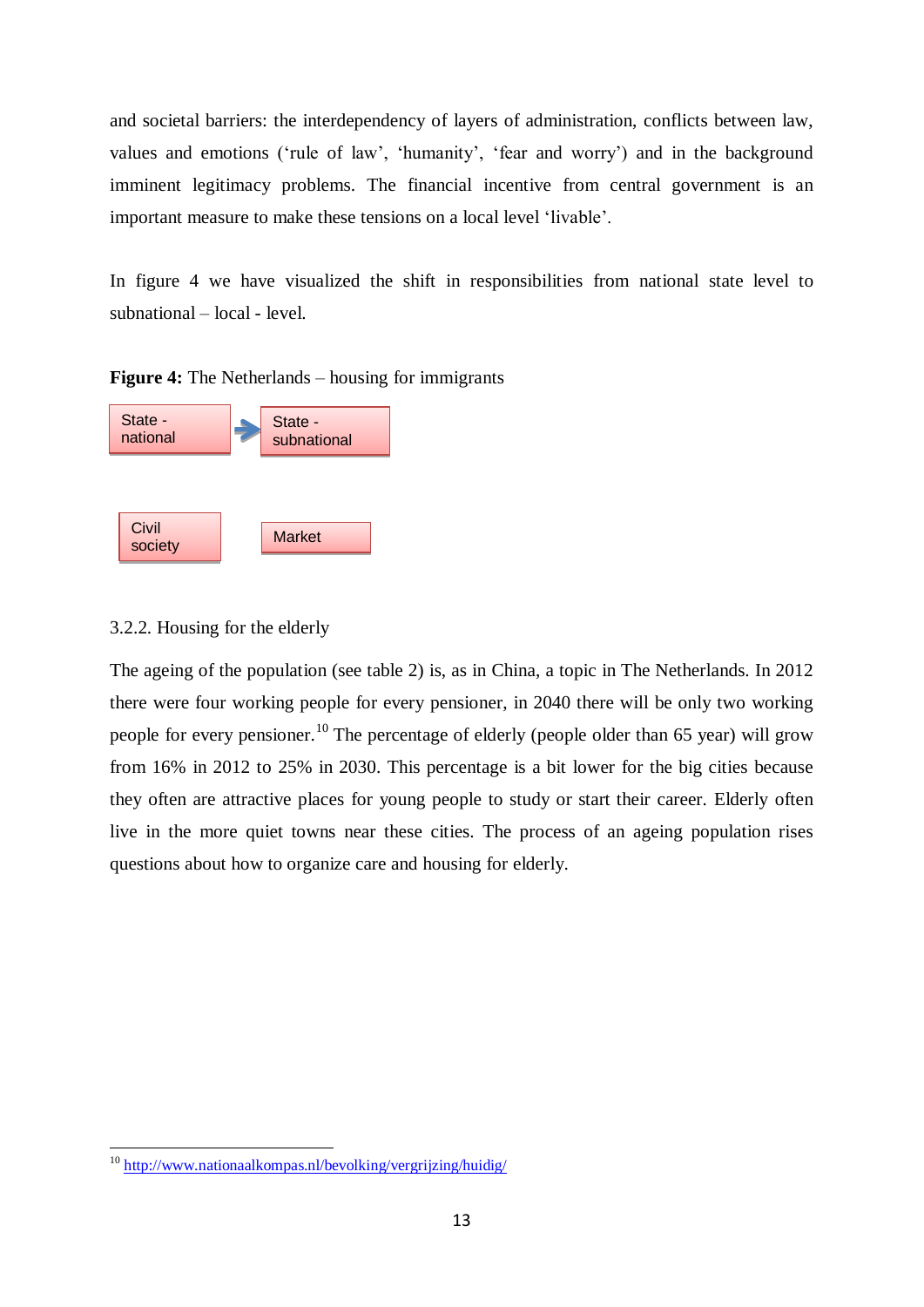**Table 2**: The Netherlands and four biggest cities in The Netherlands, (%, inhabitants > age of 65 year) $11$ 

|                 | 2012  | 2030  |
|-----------------|-------|-------|
| The Netherlands | 16%   | 25%   |
| Amsterdam       | 11,3% | 17,1% |
| Rotterdam       | 14,4% | 18,8% |
| The Hague       | 13,3% | 17,8% |
| Utrecht         | 10%   | 12,7% |

The organization and the financing of the care for elderly have been radically changed the past ten years (see also Cor van Montfort and Li Sun, 2013). Elderly have to live in their own homes longer than before and will receive care at home for a longer time before they are allowed to go ('indicated for') a nursing home. Additionally, some responsibilities for elderly care are decentralized from the national government to the local authorities. Local authorities for example decide to what degree people have the right to get home care or subventions for domestic help or for devices that make life more comfortable (like a walking frame or a stairlift). Furthermore, the provisions for care and living are separated so that elderly can 'live where they want' and can buy 'care at home'. This replaces the old system in which the financing of care and living facilities in residential and nursing homes where combined. In the long run most of the homes for residential care will probably disappear as a result of the policy change. Finally, part of the government policy is to give family, social networks and neighbors a more important role in taking (non medical) care for elderly. This policy change from a central state oriented system to a decentralized, personalized and civil society based system is of a very recent date (2014-2015) so it is not still not clear what the ultimate effects will be. But at the moment the public debate is dominated by two topics:

(1) The increasing inequality between the provisions that cities offer their inhabitants. The original health care system was built on the principle of equality. The new system tries to find a balance between equal citizen rights (good and affordable health care), personalized approach (demand driven) and decentral (local) financing structure.

<sup>11</sup> Source: [http://www.zorgatlas.nl/beinvloedende-factoren/demografie/groei-en-spreiding/prognose-65-plussers](http://www.zorgatlas.nl/beinvloedende-factoren/demografie/groei-en-spreiding/prognose-65-plussers-per-gemeente#breadcrumb)[per-gemeente#breadcrumb](http://www.zorgatlas.nl/beinvloedende-factoren/demografie/groei-en-spreiding/prognose-65-plussers-per-gemeente#breadcrumb)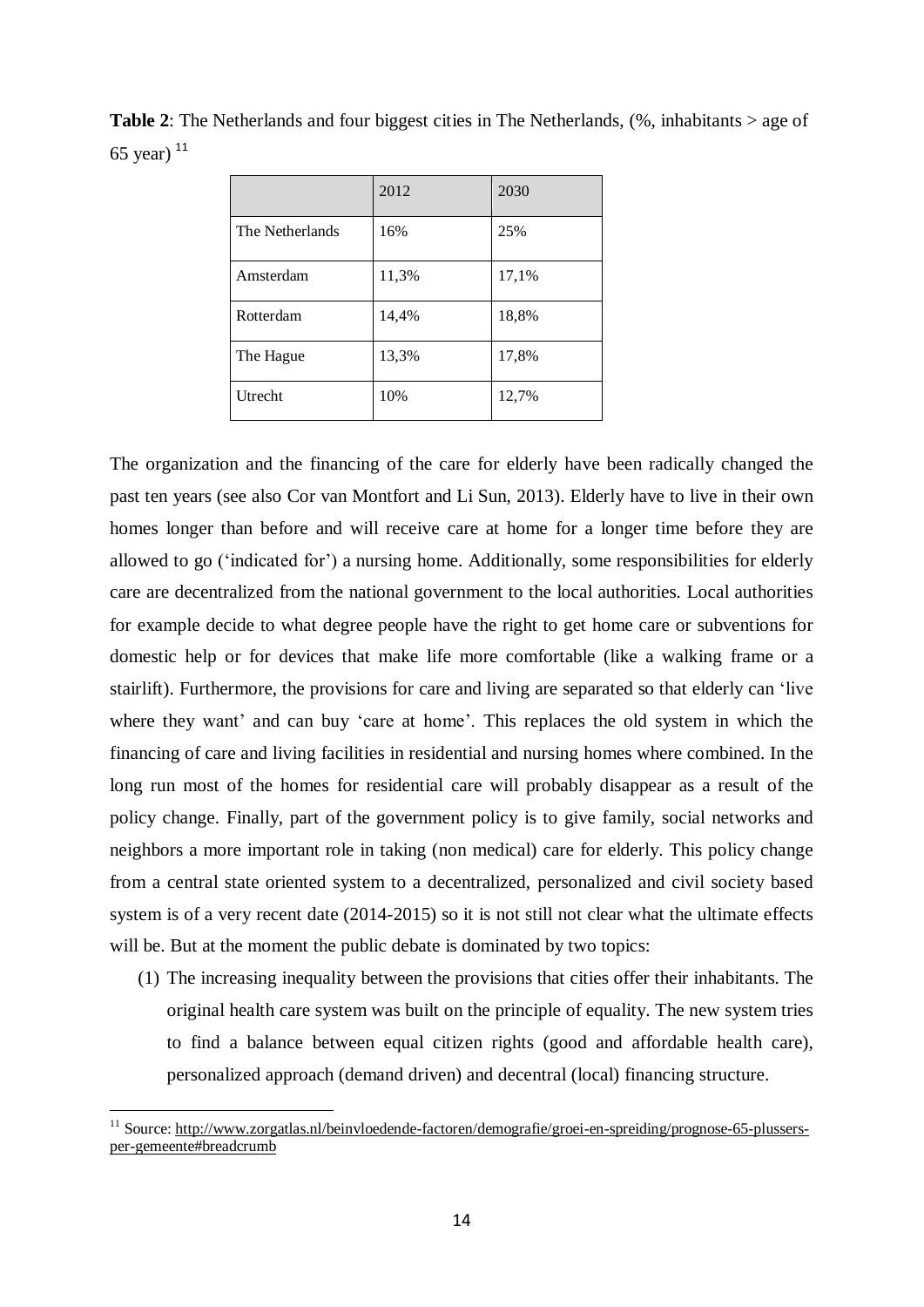(2) The increasing appeal on the social network (family, friends and neighbors) seem to exaggerate the degree in which (very) old people have such a network: family has passed away, children live far away and neighbors have their own family to take care for. And a lot of the numerous voluntary family care givers are already overloaded.

The new policy has lead to a radical shift of responsibilities from national government to local government and from collective (supply driven) responsibilities to individual (demand driven) responsibilities and civil society initiatives (as the emergence of new collectivities of people who purchase their own health care facilities, see WRR, 2014, see also figure 5).

**Figure 5:** The Netherlands – housing for elderly



At this stage of development it is too early to draw final conclusions. Are the local governments well equipped to fulfill their role, how much inequality between the financing of health care facilities is legitimate, how tenable are the presumptions behind the new policy (are 'decentral' and 'individualistic' really better than 'central' and collective'?)?

#### 3.3.3. Social housing

The tradition of social housing in The Netherlands started in Amsterdam at the end of the 19th century as a private initiative of some of the wealthy citizens in Amsterdam wanted to do something about the housing shortage and poor living conditions of workers' families, and in doing so they created the first social housing corporation. This initiative in Amsterdam was followed by many comparable initiatives in other cities. Nowadays social housing corporations can borrow money on the capital market with which they can build their houses. They can do so against an attractive interest rate because there is a de-facto state guarantee that offers private banks some certainty about getting back their money if the housing corporations should get into financial trouble.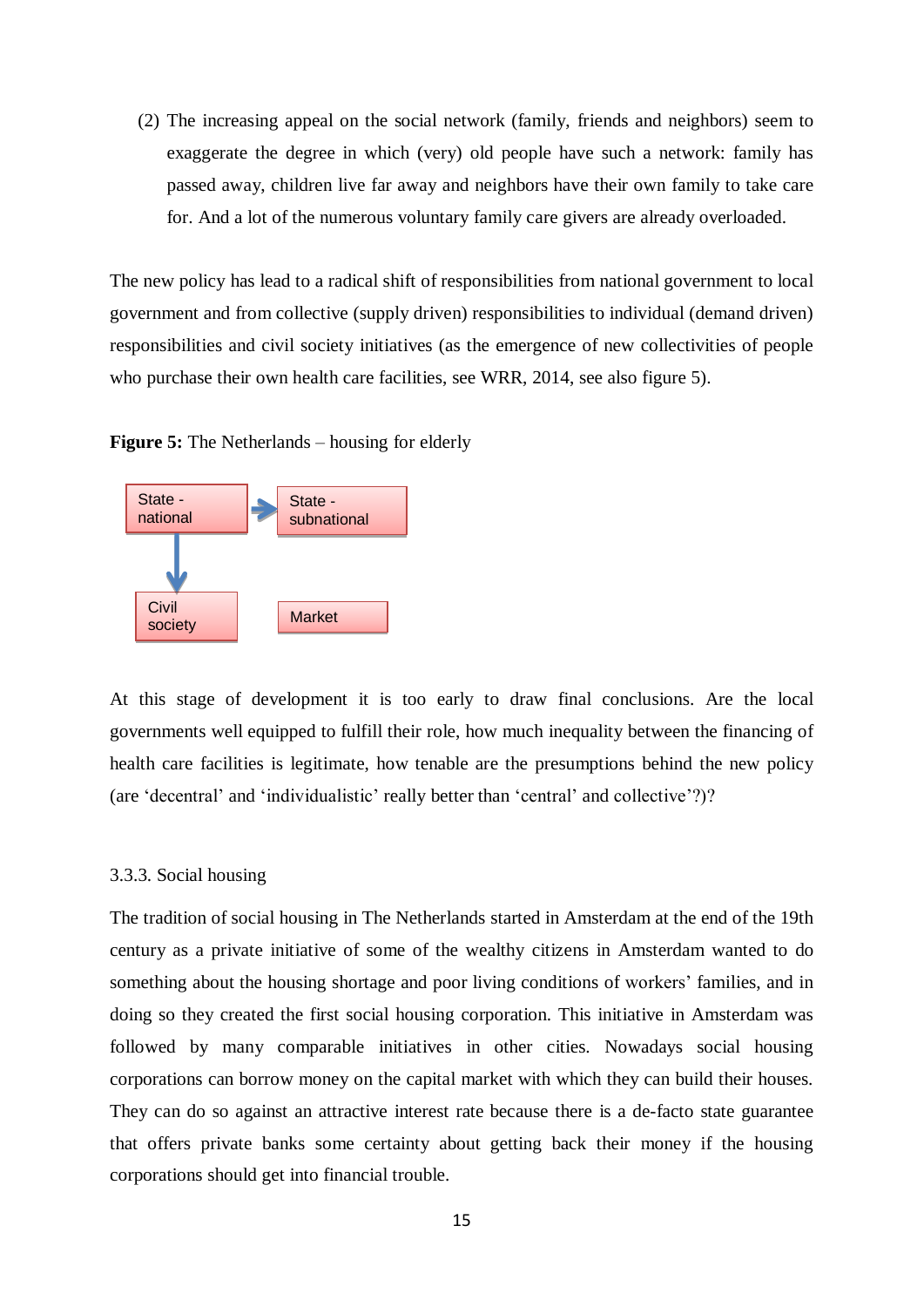During the eighties of the 20th century the state changed the law and it became possible for housing corporations to execute more diverse tasks. Their activities were no longer limited to building and renting of social houses, but now they could also contribute to a livable neighborhood, invest in commercial real estate, and in building houses not only for the poor but also for people with a higher income. A significant portion of corporations got into trouble because this type of complex hybrid organizations turned out very difficult to manage. Firstly, in practice a lot of traditional public managers were unable to manage this type of organization in an effective and efficient way. Secondly, there were cases of financial mismanagement or fraud. And thirdly, the governance structure in this sector was underdeveloped, and both internal and external supervision was poorly developed (Van Montfort & Sun, 2013).

From about 2013 till 2015 a major policy reform took place and the law in which the tasks and responsibilities of the housing corporations was defined changed radically. Two major changes that are relevant for this paper concern the role of the state and the level playing field:

- The role of the state (local and national governments) was strengthened: more rigorous supervision by a national oversight body and compulsory output agreements between local authorities and the local housing corporations.

- The level playing field of the housing corporations was narrowed: they are obligated to focus on their original target groups. Commercial activities or building houses for 'richer' people is still allowed in a limited way, but at their own risk.

We can notice a paradox nowadays. On the one hand housing corporations are obliged by law to restrict their activities to offer affordable housing to the poor, but on the other hand society and local governments expect the housing corporations also to take their responsibility in housing a certain amount of asylum seekers, in contributing to a livable neighborhood (invest in parks or social safety) or in exploiting a nursing home. In other words very soon after the new law came into force pressure was put on the housing corporations to undertake activities that no other actor could, would and did want to undertake.

In figure 6 we have visualized the dynamics in the social housing sector in The Netherlands.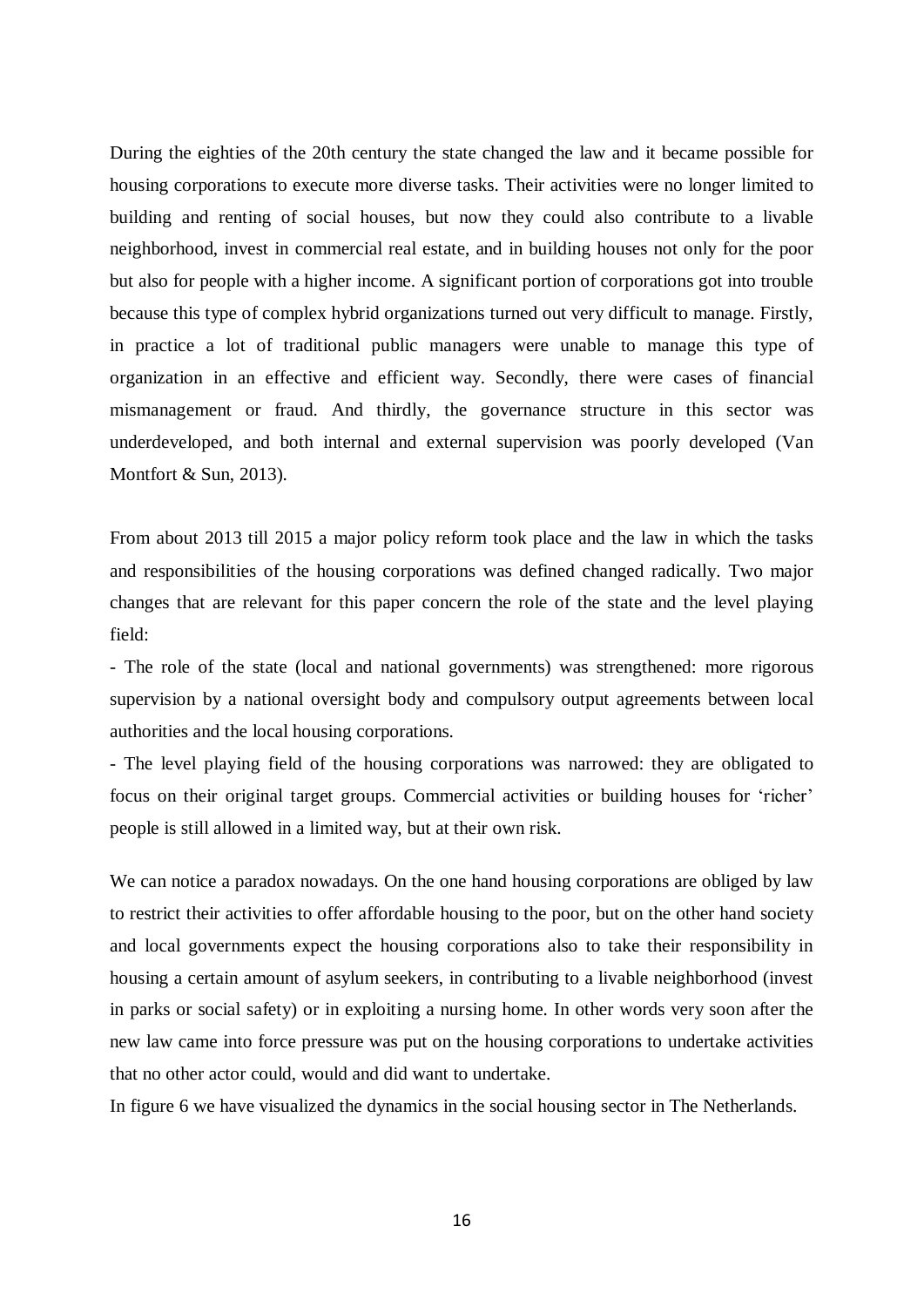

#### **Figure 6:** The Netherlands – social housing

## **4 Conclusions and Discussions**

### **4.1 Conclusion**

There are remarkable similarities in the challenges that China and The Netherlands meet regarding to affordable housing for migrants, elderly and low-income inhabitants.

#### 4.1.1 Migrants

Both in China and the Netherlands 'newcomers' (in China migrant workers and in The Netherlands refugees and asylum seekers) challenge the existing local housing policies. In both countries, local authorities became increasingly responsible for managing the migrant issue supported by preferential policies or financial incentives from national government in both countries. In China, national government granted more autonomy and authority to local governments, making it possible for local governments to offer public housing to nonregistered residents p. But in fact, without any new financial allocations, the implementation of the policy all depends on political will and financial capacity of local government, that's why until now only a few cities like Shanghai implemented it. And in the Netherlands, national government greatly stimulated local authorities to take responsibility for refugees by financial incentives, in other words local authorities can't get subsidies for integration unless they offer refugees a house. Although China and the Netherlands have embarked on decentralization to address the migrant issue, the former just transferred responsibilities from national government to local authorities while the latter more focused on inter-government cooperation. Despite those efforts, both countries still face a common dilemma how to balance between the different interests of the native residents and newcomers and to reduce social conflicts.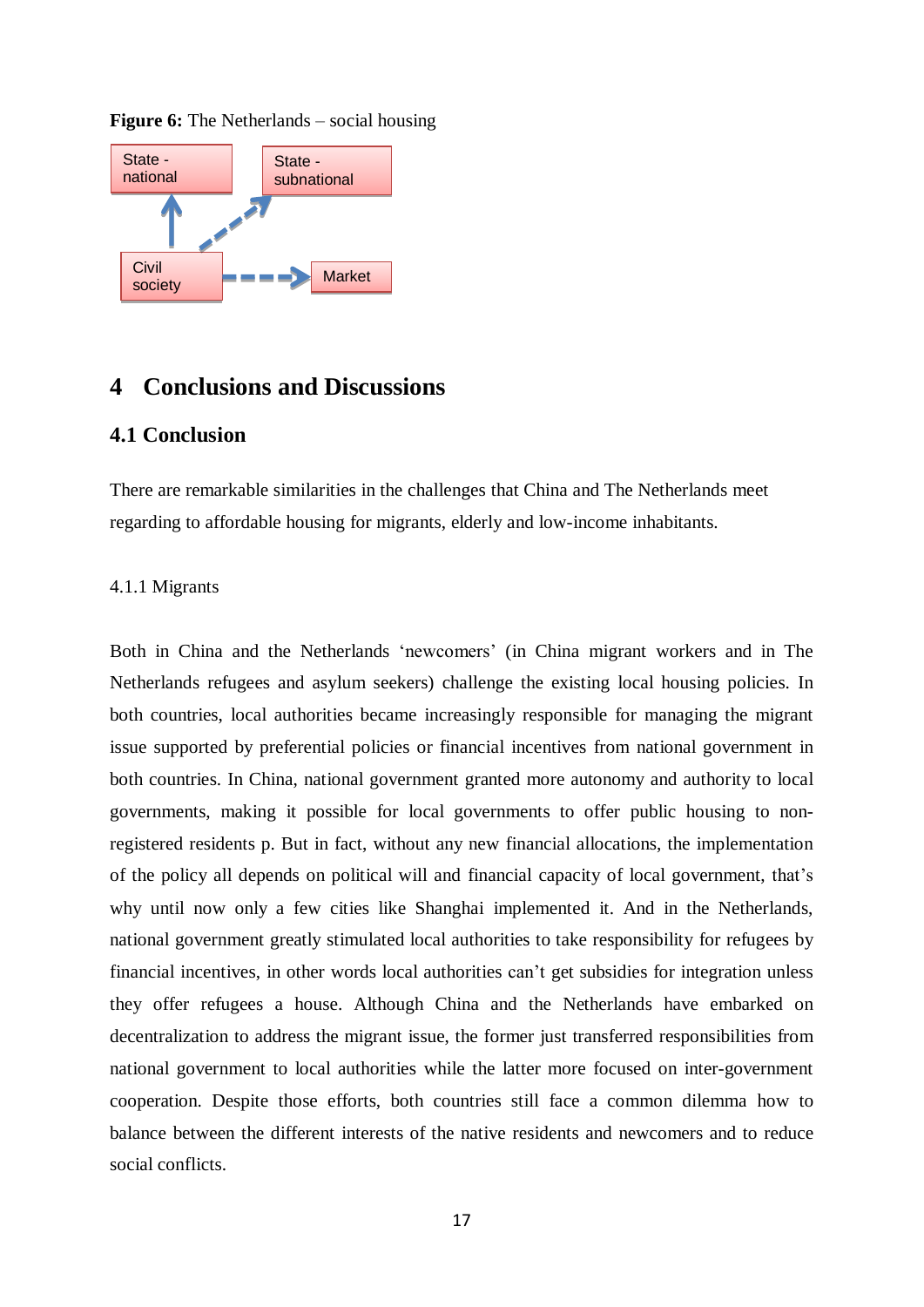#### 4.1.2 Elderly

Concerning housing for elderly the same question have been seriously debated and rethought in both China and the Netherlands in recent years: who should be responsible for the provision of housing and home care for the elderly (state, civil society and/or private companies)? It seems that policies for the elderly in both countries are moving to opposite directions. In China, a transition from informal family based care to state provided formal care takes place. More old people will be encouraged to go to nursing homes instead of staying at their own home. In order to boost supply of nursing homes and care service, Chinese government increased the financial investments substantial. The Chinese government also encouraged the private sector to involve in the old-age welfare services by offering preferential policies of tax and land. Unlike in China, in the Netherlands a transformation in the opposite way is taking place. According to the latest policy, elderly are required to live in their own homes longer than before and will receive care at home for a longer time before they are allowed to go a nursing home. And national government also transferred more responsibilities for elderly care to local authorities.

#### 4.1.3 Urban Poor

At least, the social housing sector in both China and the Netherlands has been undergoing a radical restructuring during the last decade, although the underlying motives were very different in both countries. During recent years, social housing sector in both China and the Netherlands have been undergoing a radical restructuring. In China, social housing for the urban poor had been reintroduced in 2010 and is still in a very early stage. Therefore, the government's primary goal at present is to increase supply of social housing. On one hand, there are lots of direct investments by government to build social housing. On the other hand, private investment in social housing field is vigorously encouraged in PPPs or tie-in construction form. Compared to China, Dutch social housing system is very mature and mainly managed by social housing corporations. The restructuring focused on achieving good governance in the social housing sector. Because of inefficient management and financial fraud, the governance of social housing corporations was in question. On this occasion, Dutch government narrowed the level playing field of housing corporations and strengthened supervision.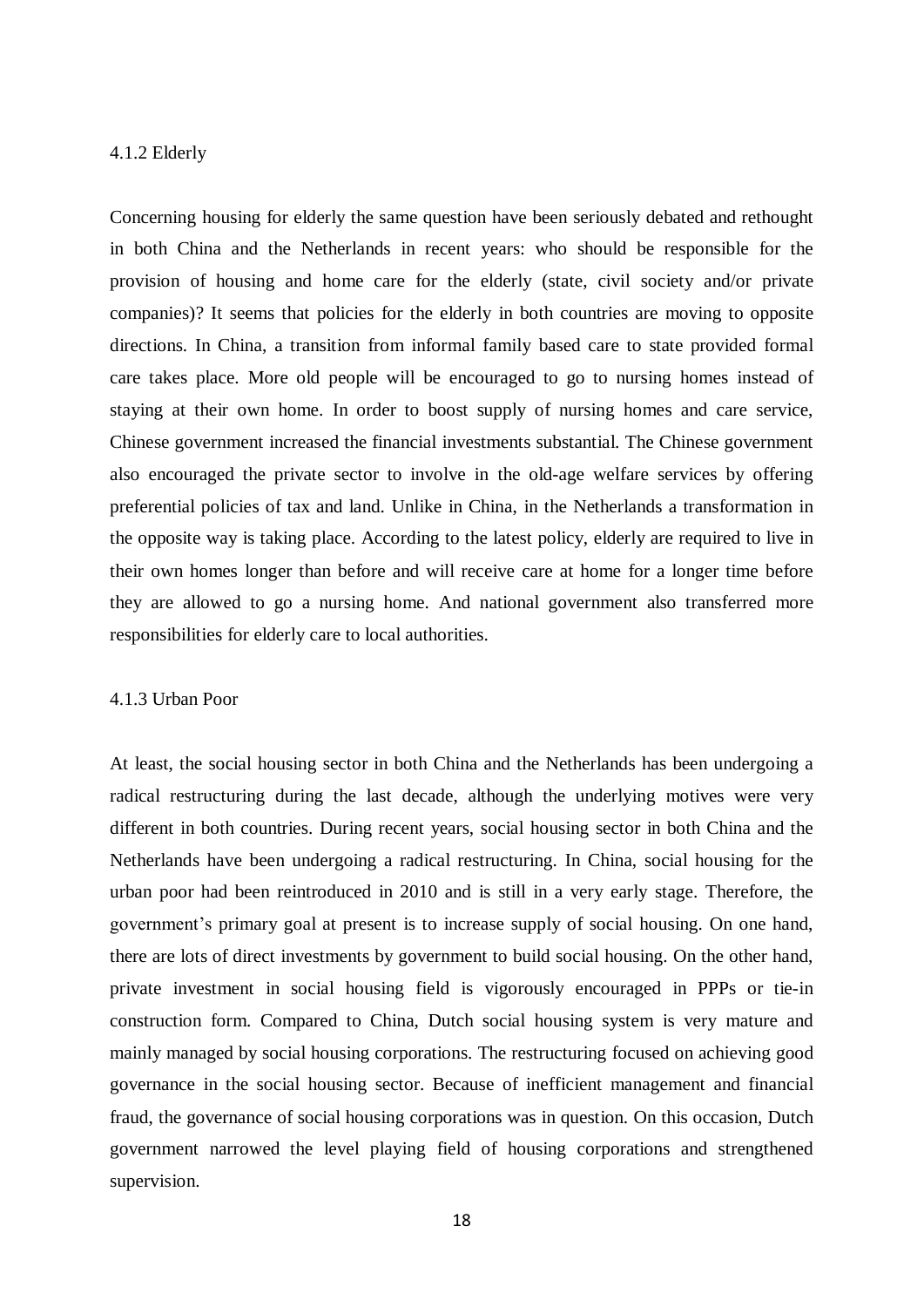Above all, housing for migrants, elderly and poor is a political and social issue in both China and The Netherlands. And in both countries local authorities are challenged to find solutions that are legitimate (have the support of the people) and payable in the long run both for society and individual citizens. But in both countries there are obstacles to meet these challenges. These vary from institutional obstacles such as the Hukou system (China/migrants) or a suboptimal financing structure (The Netherlands/elderly), to cultural or behavioral obstacles such as the influence of the Confucian culture (China/elderly) or 'bad governance by directors' (The Netherlands/poor). In both countries institutional reforms take place, varying from stimulating private sector involvement (China/elderly and poor), financial support from the national governments and introducing financial incentives (China/elderly, The Netherlands migrants) to more autonomy for local authorities (China/immigrants, The Netherlands/elderly).

### **4.2 Discussions**

Based on our analysis above, there are two issues for further discussions and research. The first issue concerns 'the public-public & the public-private mix' (see also van Montfort  $\&$ Sun, 2013), and the second one concerns 'legitimacy and social citizenship'.

4.2.1. The public – public and the public-private mix

In the public-public mix – being the mix of national and subnational state responsibilities – we can notice an interdependency in both countries between the national and local level. Issues with poor, elderly and immigrants manifest themselves primarily at the local level but finding sustainable solutions is only possible with support of or direct intervention by the national state, for example by creating a financial incentive or changing the law. In some cases local bottom up initiatives both from the local governments as from citizens arise to fill in temporarily the institutional gap between local needs and legal options (see the topic of 'migrants' in The Netherlands and China).

The public-private mix (Van Montfort & Sun, 2013) – being the mix of (national and subnational) state responsibilities and responsibilities of the private sector and the civil society – is changing in both countries. In China the private sector is getting more involved,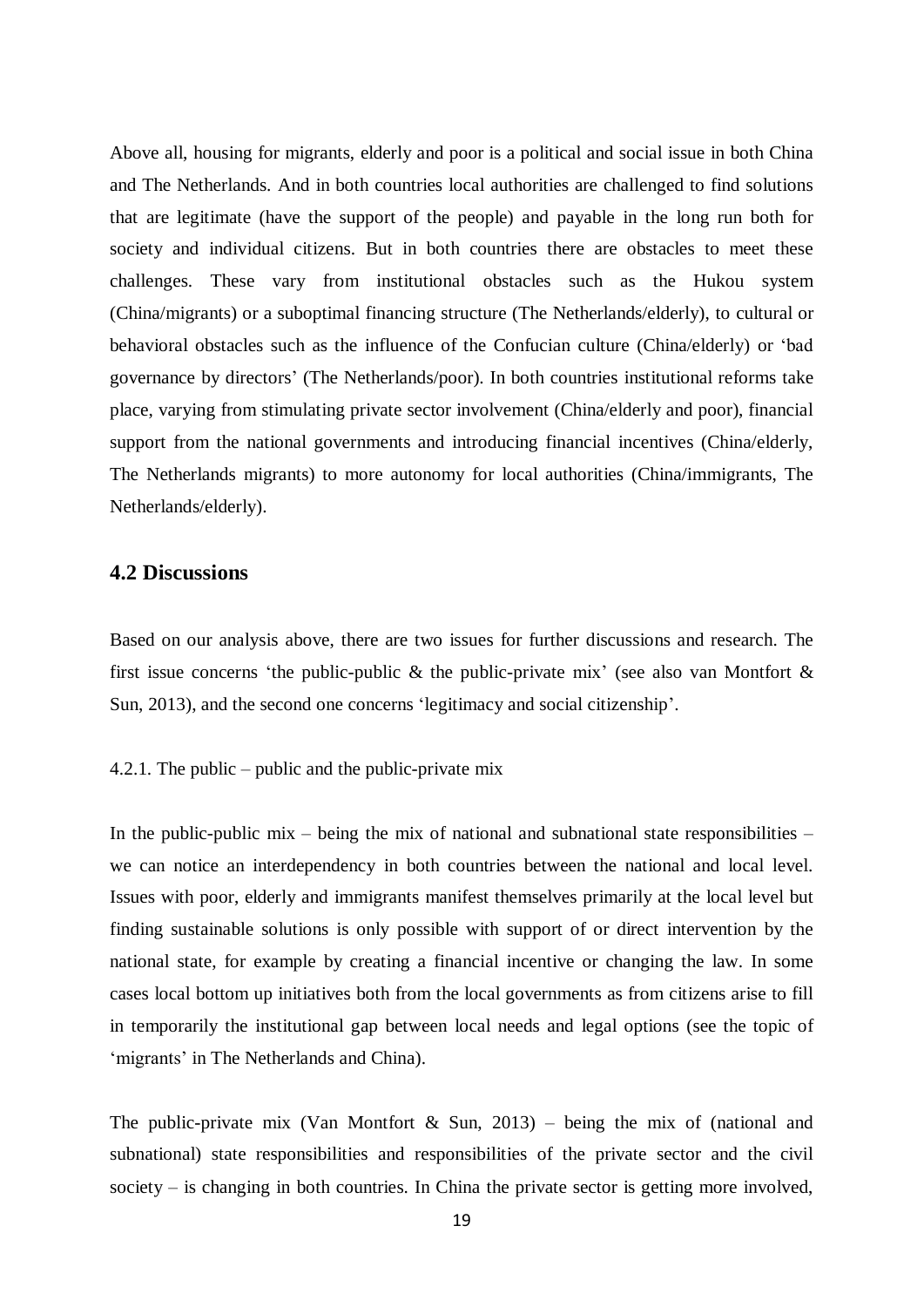while we can notice both a shift from state to civil society (elderly and immigrants) and from civil society tot state (social housing) in The Netherlands. In figure 7 we have visualized these developments between national and local level and between state, market and civil society in both countries.

**Figure 7:** developments between national and local level and between state, market and civil society in China and in The Netherlands



#### 4.2.2. Legitimacy and social citizenship

In the long run legitimacy could become a problem in both countries (1) because of increasing differences in local service delivery ('migrants' in China, 'elderly care' in The Netherlands), or (2) because of a feeling of native people of being subordinated by newcomers ('migrants' in The Netherlands), but also (3) because institutional arrangements don't fit any longer the cultural values or historical developments in society in that specific sector (see particularly the 'elderly sector'). To handle this dormant legitimacy problem may be the biggest challenge in both countries. Marshall (1950) proposed the concept of social citizenship and social right is one of main components. In order to ensure citizens' equal social citizenship and rights to housing in cities, it is vital to take the legitimacy as a primary issue.